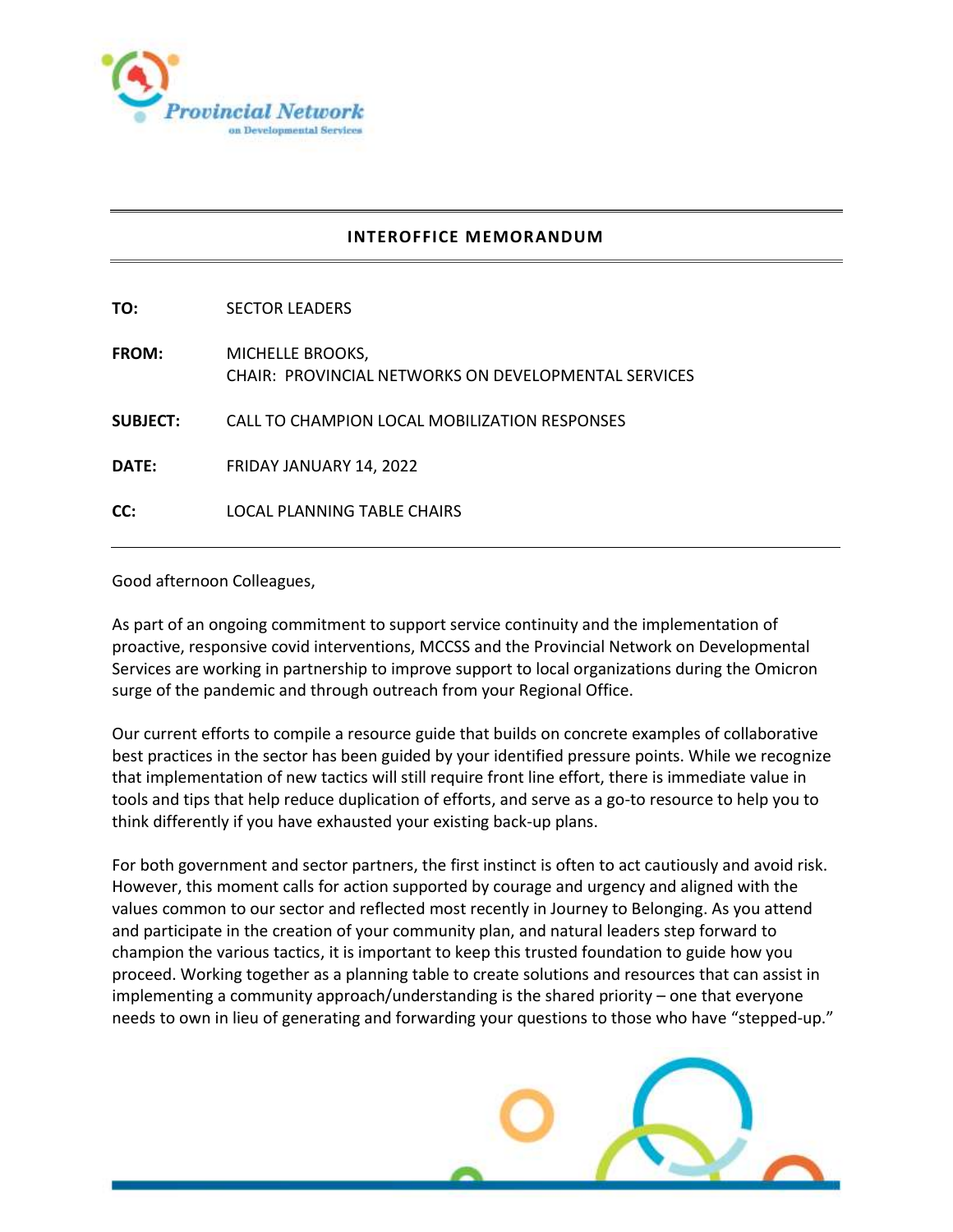

As a valued member of your community, your active contributions at the local planning table are key to helping mitigate the risk to your own agency and to helping to ensure that no agency gets left behind. To be effective, community plans must harness a shared approach that is fluid and can be transferable from centers/agencies that are stable to those who are in crisis.

## **To help support local agencies we have been holding conversations with the joint sector and Ministry Co-Chairs, Planning Tables in the following areas:**

- 1. Assess, with the support of Ministry Regional staff, whether local planning tables have considered and coordinated a collaborative approach for responding to the following areas:
	- Communicating with Public Health and Coordination of local DS Vaccination/PCR Clinics
	- Community reserve of PPE to fill gaps when individual agency inventory is low, CSE delivery is delayed, and need is present
	- Staffing Safety-Net for situations where it has become difficult for agencies to maintain service delivery due to absenteeism
	- On-boarding of new/temporary staff
	- Engaging and redeploying existing sector employees who are not currently being utilized or experiencing the same pressures and critical demands as those in congregate/residential settings
	- Engaging local bargaining agents and Joint Health and Safety committees in support of these areas
- 2. Schedule weekly meetings between local service providers to check in and plan together.
- 3. Establish emergency call lists comprised of key peers and people within your community and determine how and when you will use to support one another.
- 4. Review best practices and tactics collected from the sector and posted to the Real Xchange-COVID portal COVID-19 Resources - [The Real Xchange \(communitylivingessex.org\)](https://realxchange.communitylivingessex.org/covid-19-resources/) (forthcoming week of January 17).
- 5. Promote and encourage participation in a Provincial Network Video Conference on Tuesday January 18<sup>th</sup> 12:30-1:30pm to introduce this tool and provide a panel discussion that will highlight collaborative approaches for establishing community mobilization plans
- 6. Channel key insights and challenges through the Provincial Vaccine Committee which will continue to meet weekly with MCCSS Leadership to monitor and assess trends, needs and community experiences and solutions.
- 7. Incorporate insights from Provincial Network Committee discussions as source of continued and current shared expertise, insights and approaches that can be helpful to our sector leaders and families